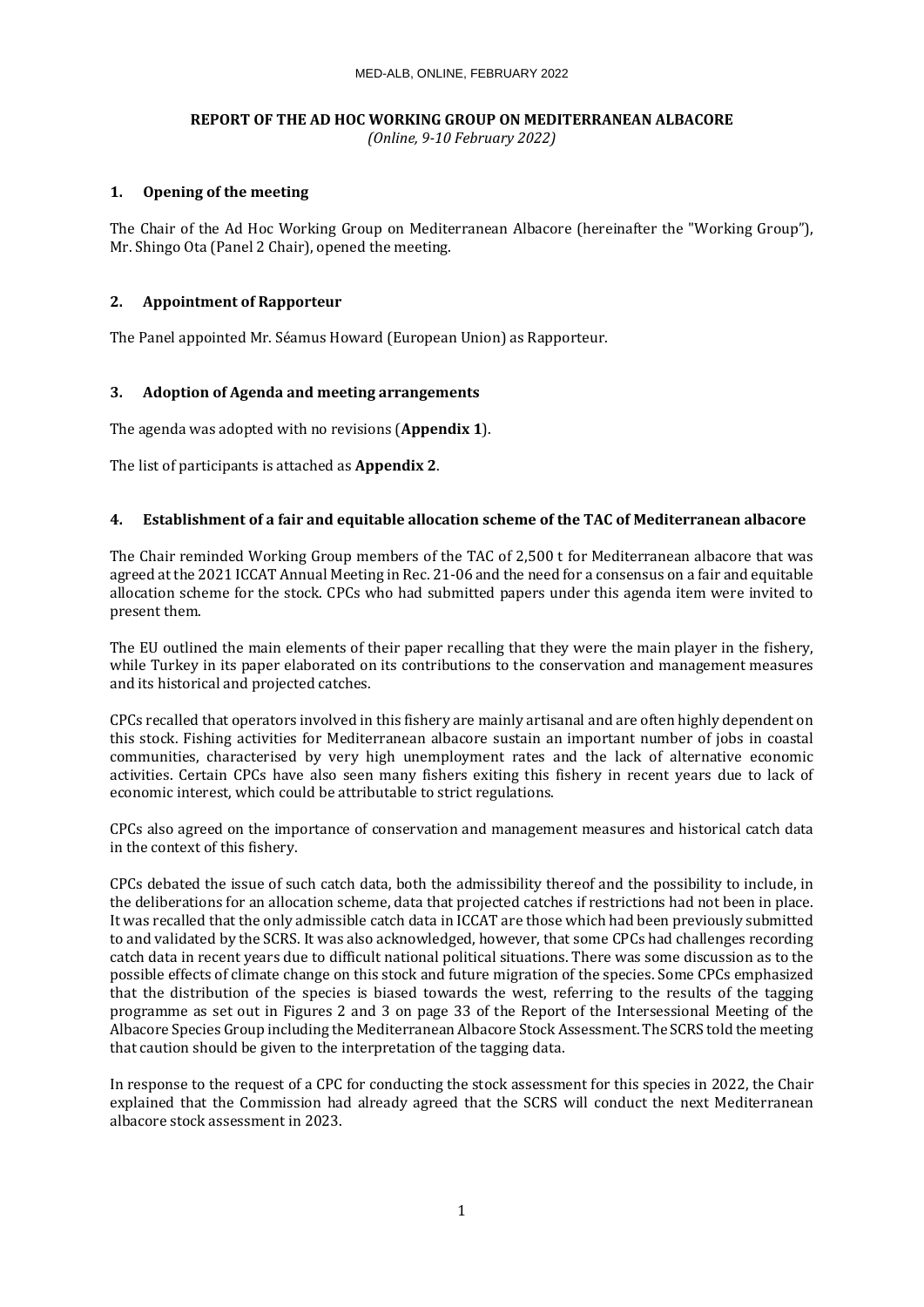# **5. Determination of the individual CPC quotas for 2022 without prejudice to the scheme in 4**

A long debate ensued between CPCs on the determination of the individual quotas for 2022. The focus was to achieve convergence on an agreed reference period of historical catch data. Certain CPCs had a preference for a 5-year reference period, from 2016 to 2020, while other CPCs wanted a much longer reference period or a reference period that would refer to specific years only. Ultimately, it was tentatively agreed to base the calculation of the allocation on a system of weighted averages as a starting point. To strike a balance between the interest of CPCs whose catch was much higher in earlier years and CPCs whose catch was higher in recent years, catch data for years 2006-2010 would be weighted at 100%, years 2011-2015 weighted at 80% and years 2016-2020 weighted at 100%. Following this calculation, the Working Group made adjustments to try to further accommodate the interest of some CPCs by transferring a relatively small amount of tonnage to certain CPCs who required a "top-up" quota from others. The allocations as proposed by the Chair (**Appendix 3**) were agreed by all CPCs, with the exception of Turkey. To try to reach consensus, the Working Group considered the possibility of scheduling a second meeting, but it was decided this was not feasible given the already heavy intersessional schedule of ICCAT meetings and the timing of the fishery. Turkey was urged to join the consensus but if they could not, they were requested to not block it and, instead, consider lodging an objection to the allocation arrangement. In the end, Turkey did not block consensus, explaining that it understood the need for CPCs involved in the fishery to agree on rules that would ensure catches in 2022 respected the TAC and assuring other CPCs of its commitment to the effective conservation and management of the stock. Nevertheless, Turkey expressed a strong reservation on the proposed allocation scheme, noting that, in Turkey's view, it did not represent a precedent for developing an allocation key for future years as per paragraph 3b) of Recommendation 21-06 and the issue should be reconsidered at the 2022 ICCAT Annual Meeting. In view of the fact that the allocations applicable to the 2022 Mediterranean albacore fishery would be binding for those CPCs that have agreed to the catch limits given in **Appendix 3**, Turkey provided a detailed statement of its views and position for the record (**Appendix 4**).

A procedural question was raised as to how any quotas agreed for 2022 could become binding on CPCs. The Chair explained his understanding that the Commission conferred binding decision-making authority on the Working Group on Mediterranean albacore and that, if a consensus allocation decision was reached, it would become binding on CPCs for the 2022 fishery. He also stated that lack of consensus would require a mail vote to become binding. Regardless of whether or not consensus could be reached, the United States strongly disagreed that a transfer of binding decision-making authority from the Commission to an *ad hoc* Working Group or other subsidiary body of ICCAT was possible, stressing that the Convention and Rules of Procedure are clear that only the Commission can adopt binding, Article VIII recommendations. Furthermore, without the existence of an Article VIII recommendation, there would be nothing against which Turkey could lodge a formal objection under the Convention. The United States noted for the record that, in its opinion, any outcome reached by the Working Group intersessionally on an allocation key applicable to the 2022 Mediterranean albacore fishery must be circulated to the Commission and adopted through an intersessional mail vote in order to become binding. The United States indicated that such an approach would be consistent with how the outcomes from other intersessional allocation discussions were handled, namely, for eastern Atlantic and Mediterranean bluefin tuna in 2007 and for Mediterranean swordfish in 2017. Notwithstanding, the United States indicated that, as it was not involved in the Mediterranean albacore fishery, it would not insist that a mail vote be taken on any allocation key developed at this meeting provided that the important issue of process it had raised was referred to the Commission for consideration at its 2022 Annual meeting. The EU, as a proponent of the ICCAT Recommendation 21-06, clarified that by providing in paragraph 4 of Recommendation 21-06 that the mutually agreed TAC allocation shall be adopted through a supplementary Recommendation at the 2022 Annual Meeting, it intended to avoid the situation such as in case of the allocation key for the Mediterranean swordfish fishery which is mentioned solely in the minutes of the dedicated Working Group.

The Working Group acknowledged that a supplementary recommendation would need to be adopted by the Commission at the 2022 ICCAT Annual meeting to formalize any decision on an allocation scheme for the fishery (as per para 4 of Rec. 21-06), with the understanding that Turkey may reopen the discussion and/or may lodge a formal objection in accordance with Article VIII of the Convention if a supplementary recommendation is adopted. All CPCs involved in the fishery, apart from Turkey, advocated not to reopen the question of allocation at the Annual meeting.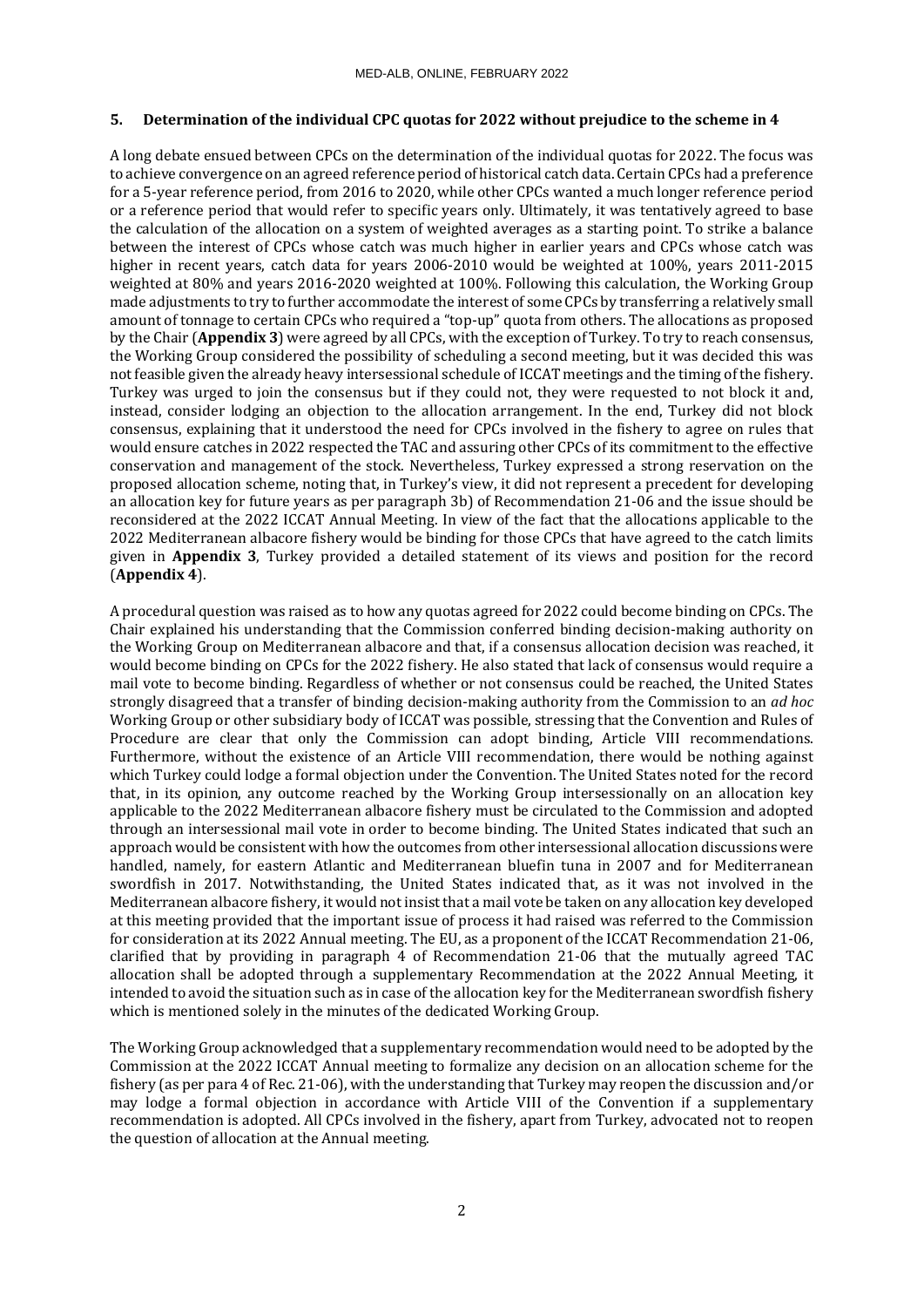# **6. Establishment of mechanisms to manage the TAC**

It was agreed that CPCs concerned should submit a quarterly catch report, within 30 days of the end of each quarter. For CPCs involved in direct fisheries of the stock, reporting should be done on a monthly basis. In any case, CPCs committed to notify the ICCAT Secretariat when 80% of the TAC is reached.

# **7. Other matters**

There were no comments on this agenda item.

# **8. Adoption of the report and closure**

It was agreed that the report would be adopted by correspondence.

The Chair adjourned the meeting with many thanks to the Secretariat, the interpreters and the Working Group members for all their hard work.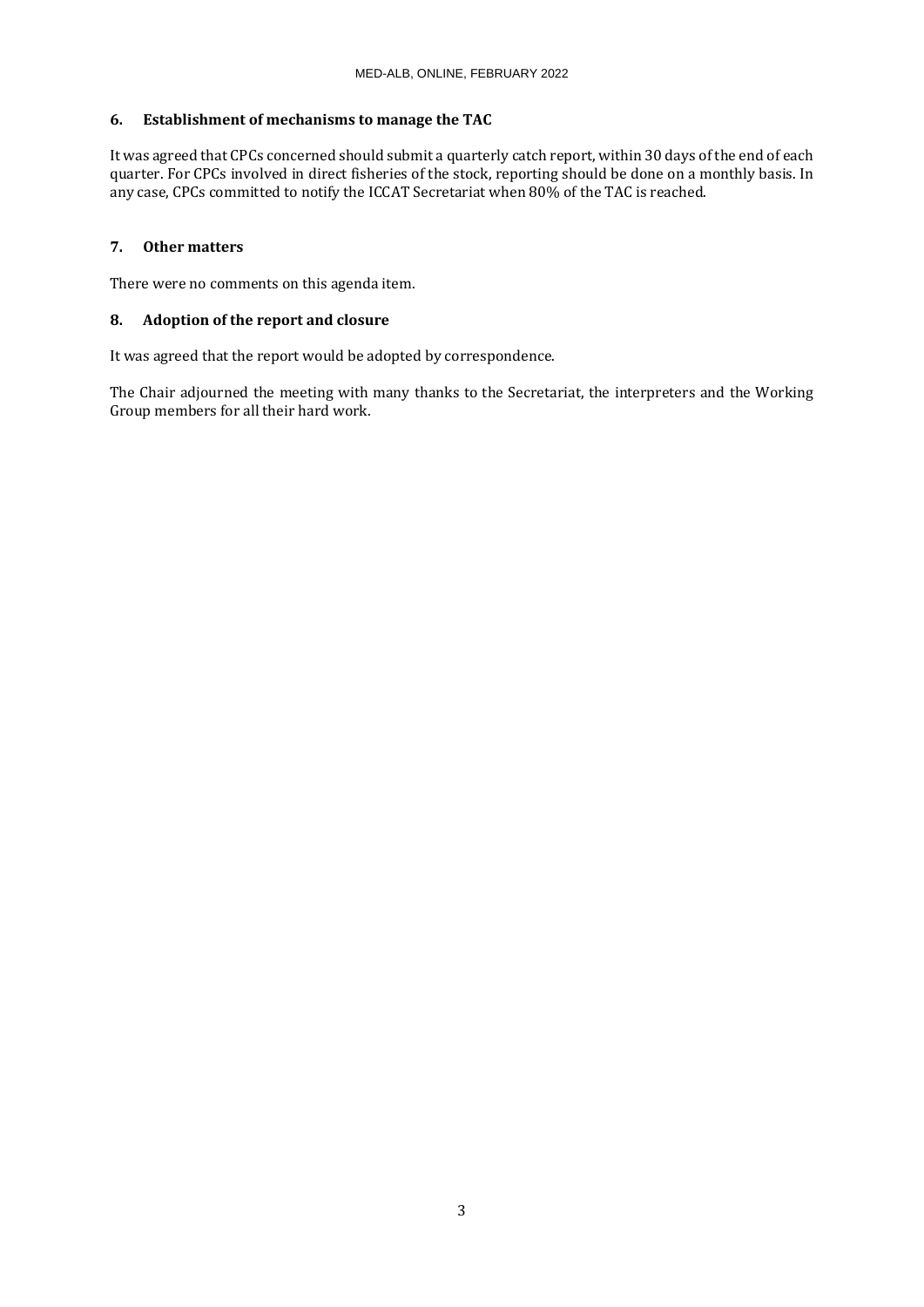# **Appendix 1**

# **Agenda**

- 1. Opening of the meeting
- 2. Nomination of Rapporteur
- 3. Adoption of Agenda and meeting arrangements
- 4. Establishment of a fair and equitable allocation scheme of the TAC of Mediterranean albacore
- 5. Determination of the individual CPC quotas for 2022 without prejudice to the scheme in 4
- 6. Establishment of mechanisms to manage the TAC
- 7. Other matters
- 8. Adoption of Report and closure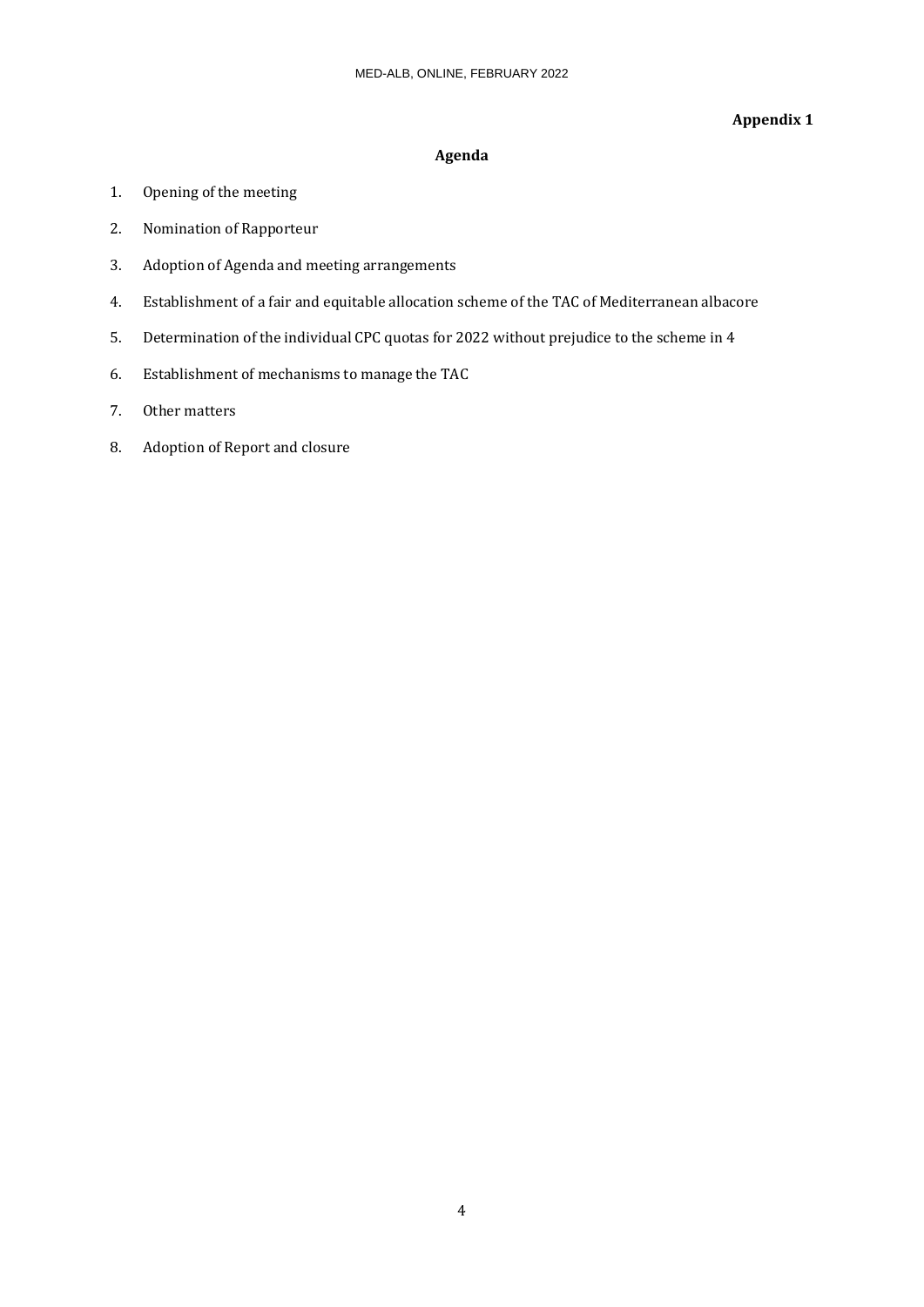# **List of Participants[1](#page-4-0)**

## *CONTRACTING PARTIES*

# **EGYPT**

### **Abdou Mahmoud Tawfeek Hammam**, Doaa

General Manager of Agreements Administration (GAFRD), General Authority for fish Resources Development, 210, area B - CITY, 5TH DISTRICT ROAD 90, 11311 New Cairo Tel: +201 117 507 513, Fax: +202 281 17007, E-Mail: gafrd\_EG@hotmail.com; doaahammam01@gmail.com

**Badr**, Abdelrazek Mohamed Fisheries Specialist, 210, area B - CITY, 5TH DISTRICT ROAD 90, 11311 New Cairo Tel: +201 228 708 220, Fax: +202 281 117 007, E-Mail: abdelrazek.mohamed004@gmail.com

#### **El-Betar**, Tamer Atya

National Institute Oceanography and Fisheries, 21500 Alexandria Tel: +201 025 03909, E-Mail: tamer4egypt@gmail.com

## **El-Haweet**, Alaa Eldin Ahmed

Professor of Fishery Biology and Management, President Assistant of Arab Academy for Science, Technology & Maritime Transport., Ex-Dean of College of Fisheries Technology and Aquaculture, 210, area B - CITY, 5TH DISTRICT ROAD 90, 11311 New Cairo Tel: +201 006 633 546, Fax: +203 563 4115, E-Mail: aelhaweet@gmail.com; el\_haweet@yahoo.com;

gafrd.egypt@gmail.com; Information@gafrd.org

## **EUROPEAN [UN](#page-4-1)ION**

### **Jessen**, Anders \*

Deputy Director, Head of Unit - European Commission, DG Mare B 2, B-1049 Brussels, Belgium

#### **Aláez Pons**, Ester

International Relations Officer, European Commission - DG MARE - Unit B2 - RFMOs, Rue Joseph II - 99 03/057, 1049 Brussels, Belgium

Tel: +32 2 296 48 14; +32 470 633 657, E-Mail: ester.alaez-pons@ec.europa.eu

#### **Ansell**, Neil

European Fisheries Control Agency, Avenida García Barbón 4, 36201 Vigo, Spain Tel: +34 986 120 658; +34 698 122 046, E-Mail: neil.ansell@efca.europa.eu

#### **Bajada**, Thomas

Permanent Representation of Malta to the European Union, Rue Archimède, 25, 1000 Brussels, Belgium Tel: +322 338 2635, E-Mail: thomas.bajada.1@gov.mt

### **Balzan**, Gilbert

Department of Fisheries and Aquaculture, Government Farm, Ghammieri Marsa, Valletta, Malta Tel: +356 2292 6888, Fax: +356 2203 1221, E-Mail: gilbert.balzan@gov.mt

#### **Chatziefstathiou**, Michael

Ministry of Rural Development and Food, General Directorate for Fisheries - Directorate of Marine Fisheries, 17671 Athenas Kallithea, Greece Tel: +30 210 928 7152, Fax: +30 210 928 7110, E-Mail: mchatzief@minagric.gr

#### **Consuegra Alcalde**, Elena

Policy officer, Ministerio de Agricultura, Alimentación y Medio Ambiente - MAGRAMA, Unit of Agreements and RFMOs, Secretary General for Fisheries, C/ Velázquez, 144, 2ª Planta, 28006 Madrid, Spain Tel: +34 91 347 60 66; +34 686 043 379, Fax: 91 347 60 42, E-Mail: econsuegra@mapa.es

<span id="page-4-0"></span><sup>1</sup> Some delegate contact details have not been included following their request for data protection.

<span id="page-4-1"></span><sup>\*</sup> Head delegate.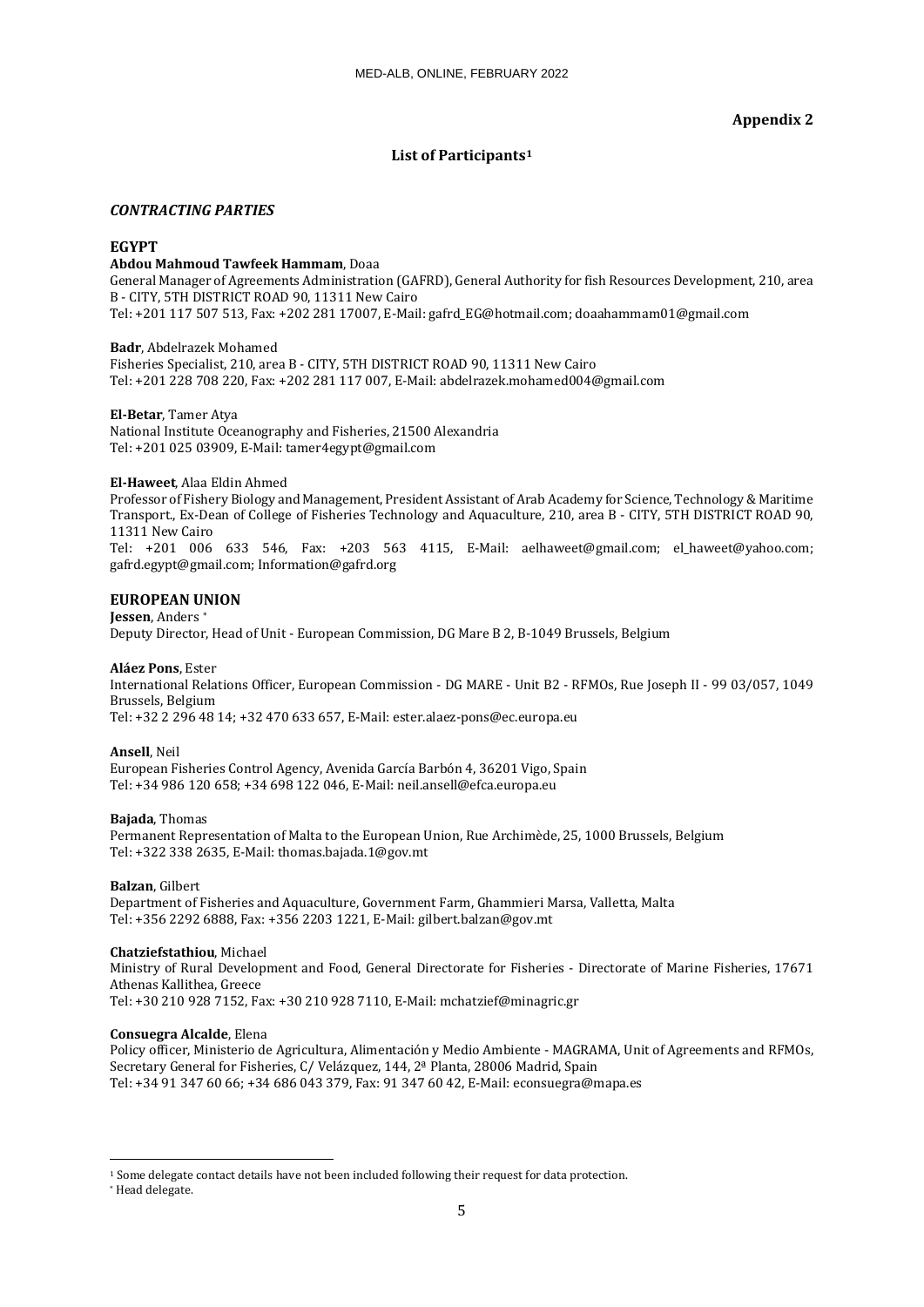#### **Costica, Florina**

International Relations Officer, European Commission - DG MARE - B2, Rue Joseph II - 99 03/061, 1049 Brussels, Belgium

### **Crespin**, Rosalie

Comité National des Pêches Maritimes et des Elevages Marins, 134 avenue Malakoff, 75116 Paris, France Tel: +33 172 711 814, E-Mail: rcrespin@comite-peches.fr

#### **Del Cerro Martín**, Gloria

Secretaría General de Pesca, C/ Velázquez, 144 2ª Planta, 28006 Madrid, Spain Tel: +34 91 347 5940, Fax: +34 91 347 6042, E-Mail: gcerro@mapa.es

#### **Gatt**, Mark

Ministry for Agriculture, Fisheries, Food and Animal Rights Fort San Lucjan, Triq il-Qajjenza, Department of Fisheries and Aquaculture, Malta Aquaculture Research Centre, Fort San Lucjan, MRS 3303 Marsaxlokk, Malta

#### **Haziza**, Juliette

EU-France-European and International Office / Maritime Fisheries and Aquaculture Directorate, Ministère de la Mer, 1 Place Carpeaux, 92055, France Tel: +33 140 819 531, E-Mail: juliette.haziza@agriculture.gouv.fr

### **Howard**, Séamus

European Commission, Rue Joseph II 99, 1000 Brussels, Belgium Tel: +32 229 50083; +32 488 258 038, E-Mail: Seamus.HOWARD@ec.europa.eu

#### **Kafouris**, Savvas

Fisheries and Marine Research Officer, Department of Fisheries and Marine Research (DFMR); Ministry of Agriculture, Natural Resources and Environment, 101, Vithleem Street, Strovolos, 1416 Nicosia, Cyprus Tel: +357 228 07825, Fax: +357 2231 5709, E-Mail: skafouris@dfmr.moa.gov.cy; skafouris80@gmail.com

#### **Khalil**, Samira

European Commission, DG Maritime Affairs and Fisheries, Unit B-1 "International Affairs, Law of the Sea and RFOs", J II - 99 3/74, Brussels, Belgium Tel: +32 2 298 03 39; +32 229 11111, E-Mail: samira.khalil@ec.europa.eu

## **Koutsis**, Kostas

Ministry of Rural Development and Food, General Directorate of Fisheries, 150, Syggroy Avenue - GR17671 Athens, 17671, Greece

Tel: +302 109 287 117, E-Mail: kkoutsis@minagric.gr

## **Laliotou**, Varvara

MFA, Rue Jacques de Lalaing 19-21, 1040 Brussels, Belgium Tel: +32 470 173 075, E-Mail: V.Laliotou@rp-grece.be

### **Lanza**, Alfredo

Ministero delle Politiche Agricole Alimentari, Forestali e Del Turismo, Direzione Generali della Pesca Maritima e dell'acquacoltura - PEMAC VI, Via XX Settembre, 20, 00187 Rome, Italy Tel: +39 331 464 1576; +39 646 652 843, Fax: +39 646 652 899, E-Mail: a.lanza@politicheagricole.it

#### **Magnolo**, Lorenzo Giovanni

Ministero delle Politiche Agricole Alimentari, Forestali e Del Turismo, Direzione Generale della pesca Marittima e dell'Acquacoltura, Via XX Settembre, 20, 0187 Rome, Italy Tel: +39 0 646 652 818, E-Mail: lorenzo.magnolo@politicheagricole.it

#### **Malczewska**, Agata

European Commission DG MARE, J-99 4/073, 1000 Belgium, Belgium Tel: +32 229 6761; +32 485 853 835, E-Mail: agata.malczewska@ec.europa.eu

#### **Mélard**, Anaïs

Ministère de l'Agriculture et de l'Alimentation, Direction des Pêches Maritimes et de l'Aquaculture, Bureau des Affaires Européennes et Internationales, Tour Sequoia 1 Place Carpeaux, 92400 La Défense, Cedex, Paris, France Tel: +33 140 819 531, E-Mail: anais.melard@agriculture.gouv.fr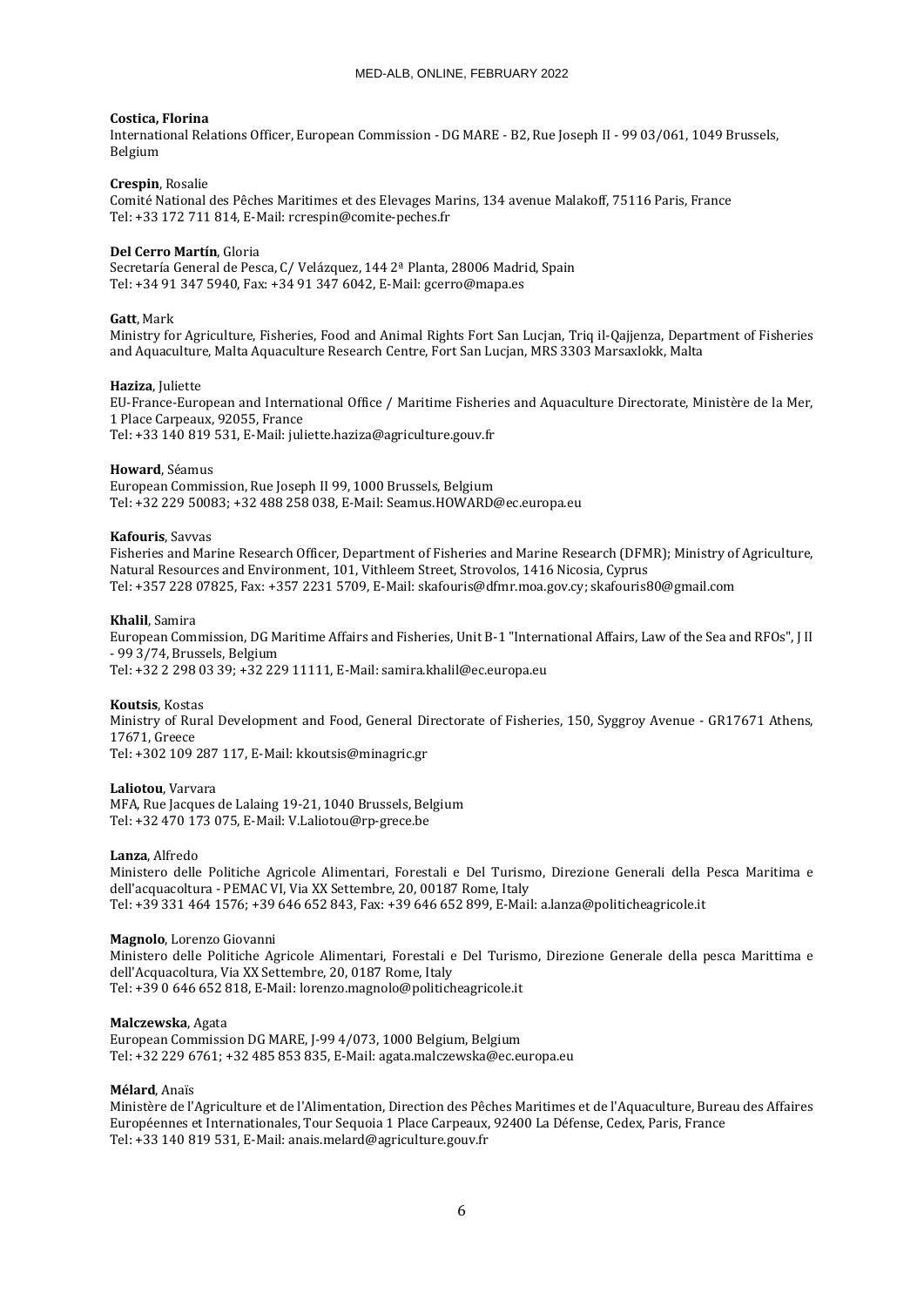## **Mihanovic**, Marin

Ministry of Agriculture - Directorate of Fisheries, Trg Hrvatske bratske zajednice 8, 21000 Split, Croatia Tel: +385 981 858 182; +385 214 44053, Fax: +385 16 44 3200, E-Mail: marin.mihanovic@mps.hr

### **Oikonomou**, Maria

Ministry of Rural Development & Food, Directorate General for Fisheries, 150, Syngrou A. 176 71 Kallithea, 176 71 Athens, Greece

Tel: +302 109 287 186, E-Mail: moikonom@minagric.gr

#### **Petrina Abreu**, Ivana

Ministry of Agriculture - Directorate of Fishery, Ulica Grada Vukovara 78, 10000 Zagreb, Croatia Tel: +385 164 43171; +385 99 2270 967, Fax: +385 164 43200, E-Mail: ipetrina@mps.hr

#### **Petrou**, Marina

Ministry of Rural Development & Food, Directorate General for Fisheries, Leoforos Syggrou 150, 17671, Greece Tel: +302 109 287 183, E-Mail: mpetrou@minagric.gr

#### **Sarricolea Balufo**, Lucía

Secretaría General de Pesca, Ministerio de Agricultura, Pesca y Alimentación, Calle Velázquez, número 144, 28006 Madrid, Spain Tel: +34 913 476 170; +34 618 330 518, E-Mail: lsarricolea@mapa.es

### **Thasitis**, Ioannis

Department of Fisheries and Marine Research, 101 Vithleem Street, 2033 Nicosia, Cyprus Tel: +35722807840, Fax: +35722 775 955, E-Mail: ithasitis@dfmr.moa.gov.cy; ithasitis@dfmr.moa.gov.cy

#### **Vázquez Álvarez**, Francisco Javier

Active Senior, European Commission DG Maritime B2 Affairs and Fisheries, Rue Joseph II - 99 Room 3/77, 1049 Brussels, Belgium

Tel: +32 2 295 83 64: +32 485 152 844, E-Mail: francisco-Javier.VAZQUEZ-ALVAREZ1@ext.ec.europa.eu

## **GAMBIA**

### **Gibba**, Omar S.M. \*

Permanent Secretary, Ministry of Fisheries, Water Resources and National Assembly Matters Tel: +220 705 0000, E-Mail: gibbaosm97@gmail.com

## **JAPAN**

**Ota**, Shingo \* Japan's Commissioner to ICCAT, Advisor to the Minister of Agriculture, Forestry and Fisheries, 1-2-1 Kasumigaseki, Chiyoda-Ku, Tokyo 100-8907 Tel: +81 3 3502 8460, Fax: +81 3 3504 2649, E-Mail: shingo\_ota810@maff.go.jp

## **MOROCCO**

**Fatih**, Rania Direction des Pêches Maritimes au Département de la Pêche Maritime, 11000 Rabat Tel: +212 659 366 729, E-Mail: r.fatih@mpm.gov.ma

# **Haoujar**, Bouchra

Cadre à la Division de Durabilité et d'Aménagement des Ressources Halieutiques, Département de la Pêche Maritime, Nouveau Quartier Administratif, BP 476, 10150 Haut Agdal, Rabat Tel: +212 253 768 8121, Fax: +212 537 688 089, E-Mail: haoujar@mpm.gov.ma

#### **Hassouni**, Fatima Zohra

Chef de la Division de Durabilité et d'Aménagement des Ressources Halieutiques, Département de la Pêche Maritime, Nouveau Quartier Administratif, Haut Agdal, B.P.: 476 Rabat Tel: +212 537 688 122/21, Fax: +212 537 688 089, E-Mail: hassouni@mpm.gov.ma

#### **Layachi**, Mostafa

Centre Régional de l'INRH, Boulevard Zerktouni. BP 493, 62000 Nador Tel: +212 661 662 672, E-Mail: layachi@inrh.ma; mostafalayachi12@gmail.com

#### **Ouyahya**, Hicham

Direction des Pêches Maritimes, Département de la Pêche Maritime E-Mail: hicham.ouyahya@mpm.gov.ma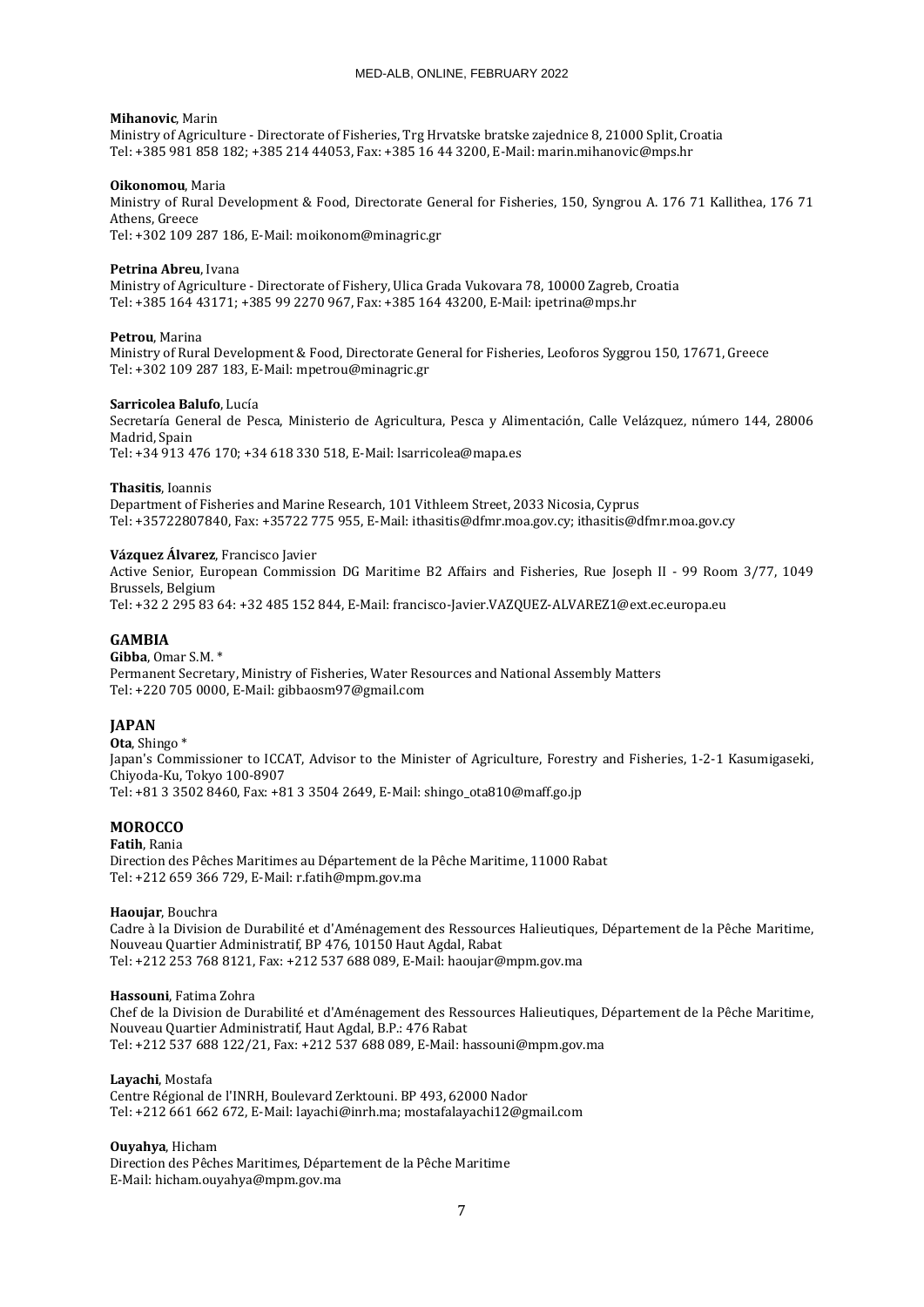# **TUNISIA**

## **Zarrad**, Rafik

Chercheur, Institut National des Sciences et Technologies de la Mer (INSTM), BP 138 Ezzahra, Mahdia 5199 Tel: +216 73 688 604; +216 972 92111, Fax: +216 73 688 602, E-Mail: rafik.zarrad@gmail.com

# **TURKEY**

## **Elekon**, Hasan Alper

Senior Fisheries Officer, General Directorate of Fisheries and Aquaculture (Balıkçılık ve Su Ürünleri Genel Müdürlüğü), Ministry of Food, Agriculture and Livestock (MoFAL), T.C. Tarım ve Orman Bakanlığı, Üniversiteler Mah. Dumlupınar Bulvarı, No: 161 / 1-0, 06800 Lodumlu, Ankara

Tel: +90 312 258 30 76, Fax: +90 312 258 30 75, E-Mail: hasanalper.elekon@tarimorman.gov.tr; hasanalper@gmail.com

# **Er**, Melih

Ministry of Agriculture and Forestry, General Directorate of Fisheries and Aquaculture, Eskisehiryolu 9. km. Lodumlu, 06800 Ankara

Tel: +90 312 258 3019, Fax: +90 312 258 3075, E-Mail: melih.er@tarimorman.gov.tr

# **Topçu**, Burcu Bilgin

EU Expert, Ministry of Agriculture and Forestry, General Directorate of Fisheries and Aquaculture, Balıkçılık ve Su Ürünleri Genel Müdürlüğü Adres: T.C. Tarım ve Orman Bakanlığı, Üniversiteler Mah. Dumlupınar Bulvarı, No: 161 / 1- 0, 06800 Lodumlu/Ankara

Tel: +90 532 207 0632; +90 312 258 3077, Fax: +90 312 258 30 39, E-Mail: burcu.bilgin@tarimorman.gov.tr; bilginburcu@gmail.com

# **UNITED STATES**

## **Blankenbeker**, Kimberly

Foreign Affairs Specialist, Office of International Affairs, Trade, and Commerce (F/IATC), NOAA, National Marine Fisheries Service, 1315 East-West Highway, Silver Spring Maryland 20910 Tel: +1 301 427 8357, Fax: +1 301 713 1081, E-Mail: kimberly.blankenbeker@noaa.gov

# *OBSERVERS FROM NON-GOVERNMENTAL ORGANIZATIONS*

# **WORLDWIDE FUND FOR NATURE – WWF**

**Buzzi**, Alessandro WWF Mediterranean, Via Po, 25/c, 00198 Rome, Italy Tel: +39 346 235 7481, Fax: +39 068 413 866, E-Mail: abuzzi@wwfmedpo.org

## **SCRS CHAIRMAN**

## **Melvin**, Gary

SCRS Chairman, St. Andrews Biological Station - Fisheries and Oceans Canada, Department of Fisheries and Oceans, 285 Water Street, St. Andrews, New Brunswick E5B 1B8, Canada Tel: +1 506 652 95783; +1 506 651 6020, E-Mail: gary.d.melvin@gmail.com; gary.melvin@dfo-mpo.gc.ca

# **SCRS VICE-CHAIRMAN**

## **Arrizabalaga**, Haritz

Principal Investigator, SCRS Vice-Chairman, AZTI Marine Research Basque Research and Technology Alliance (BRTA), Herrera Kaia Portualde z/g, 20110 Pasaia, Gipuzkoa, Spain Tel: +34 94 657 40 00; +34 667 174 477, Fax: +34 94 300 48 01, E-Mail: harri@azti.es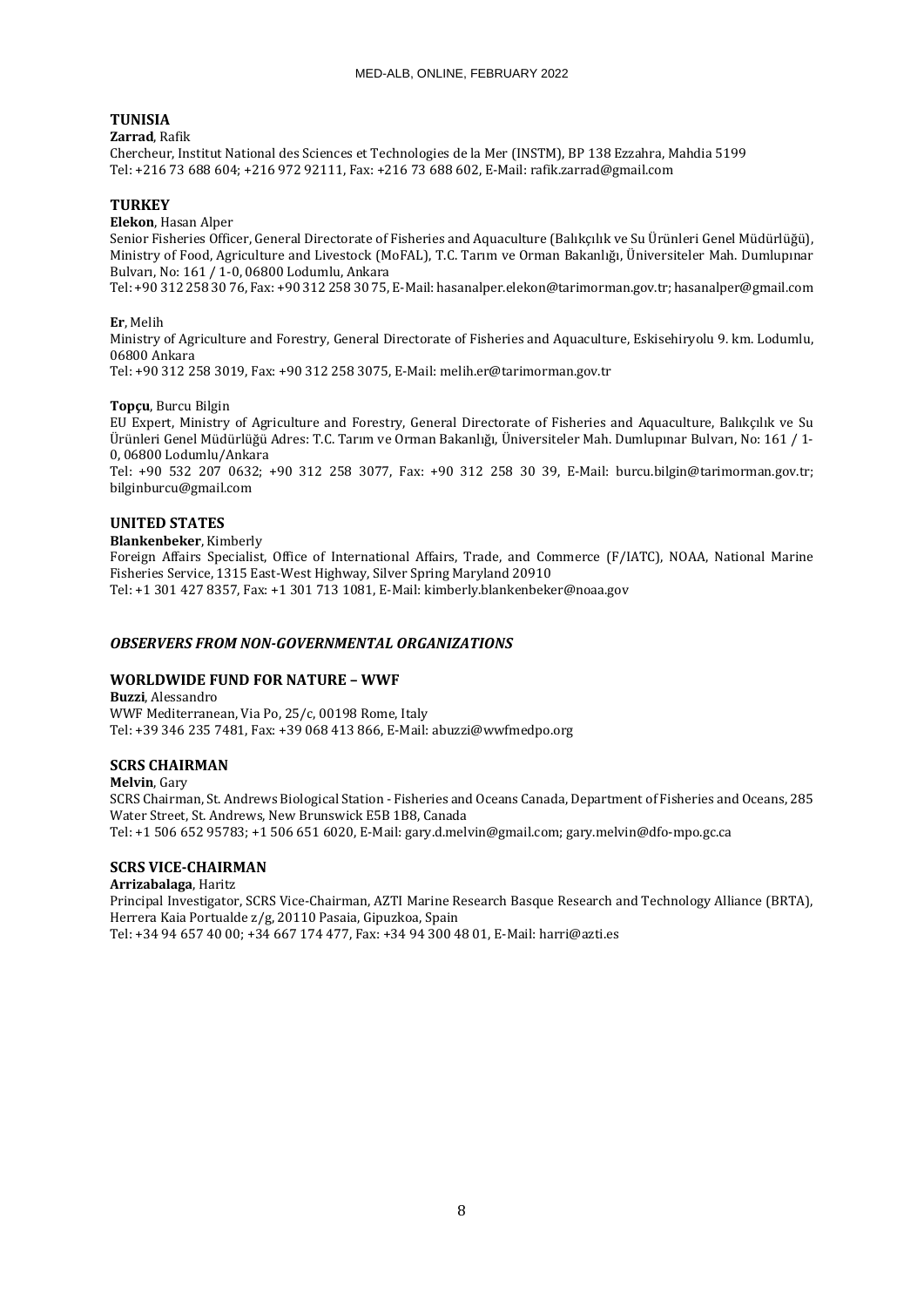#### **\*\*\*\*\***

# **ICCAT Secretariat**

C/ Corazón de María 8 – 6th floor, 28002 Madrid – Spain Tel: +34 91 416 56 00; Fax: +34 91 415 26 12; E-mail: info@iccat.int

**Manel**, Camille Jean Pierre **Ortiz**, Mauricio **Palma**, Carlos **Cheatle**, Jenny **Parrilla Moruno**, Alberto Thais

# **ICCAT INTERPRETERS**

**Faillace**, Linda **Fleming**, Jack **González**, Fernando **Liberas**, Christine **Linaae**, Cristina **Meunier**, Isabelle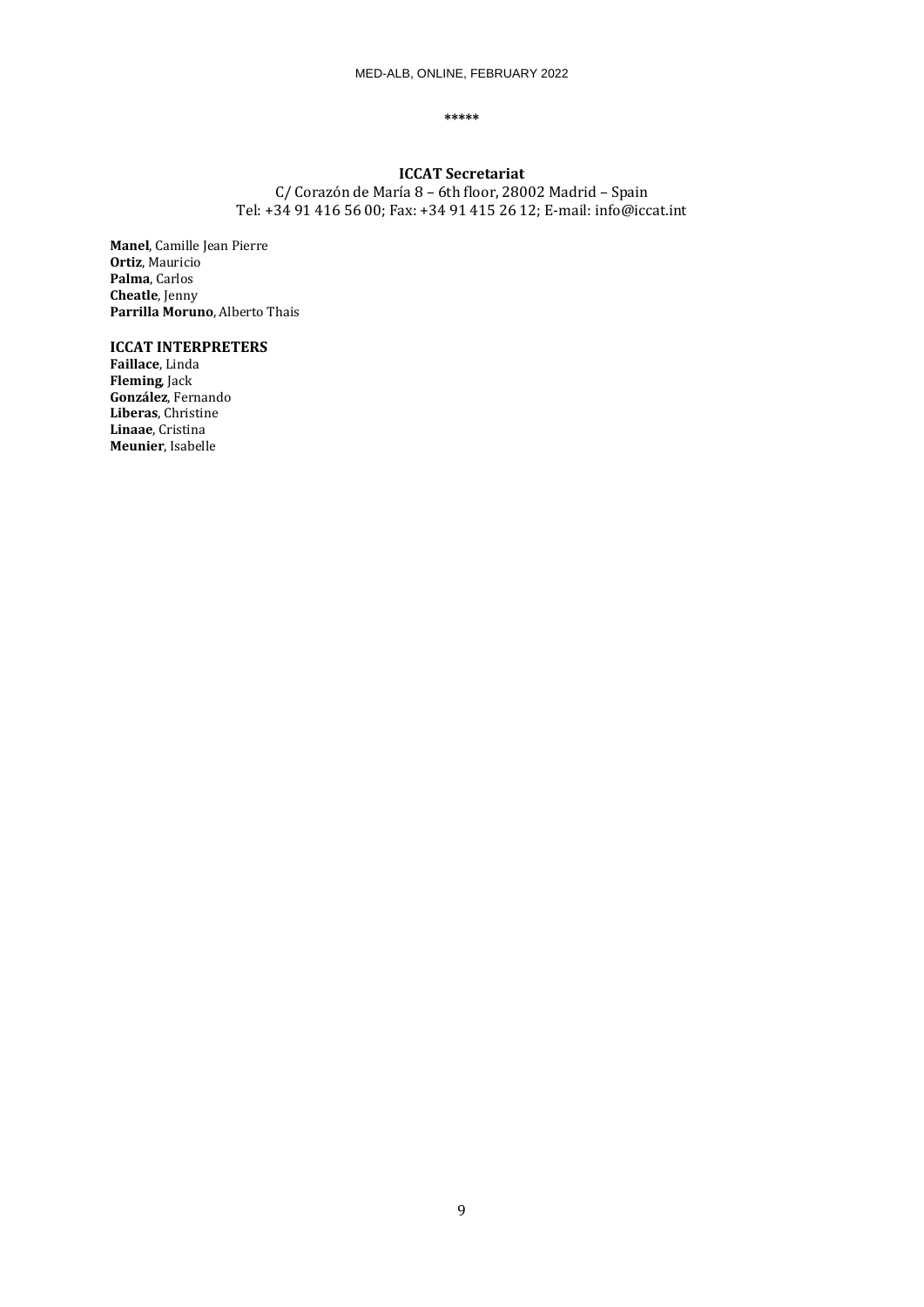# **Appendix 3**

|              | Quota   |
|--------------|---------|
| EU           | 2169.68 |
| Egypt        | 177.27  |
| Libya        | 23      |
| Morocco      | 10      |
| Syria        | 1.8     |
| Turkey*      | 118.25  |
| <b>Total</b> | 2500    |

# **Allocation Scheme for Mediterranean Albacore 2022**

\*Turkey does not agree with this figure and has formally expressed its reservation.